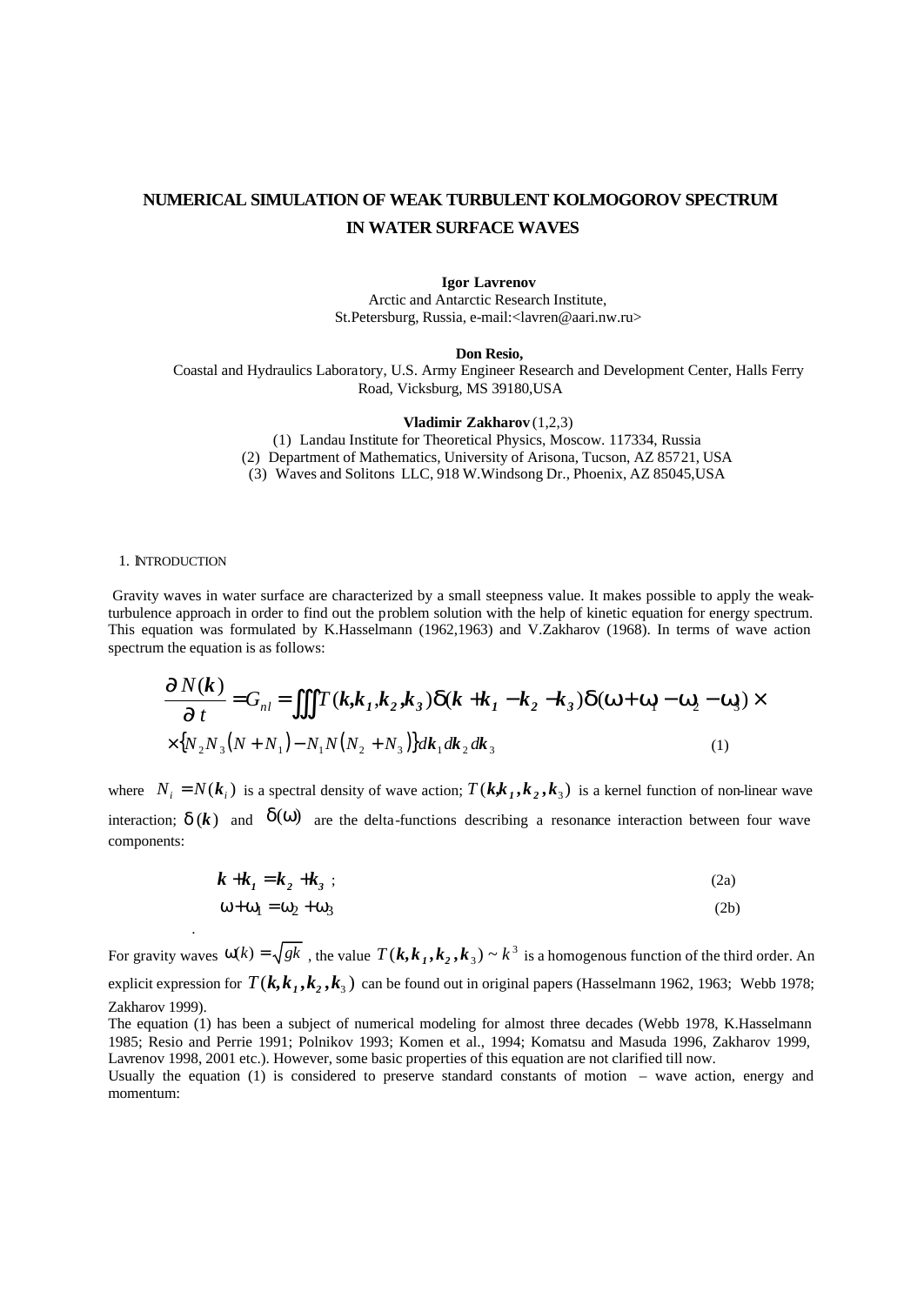$$
N = \int N(k) dk
$$
  
\n
$$
E = \int w(k) N(k) dk
$$
  
\n
$$
K = \int k N(k) dk
$$
 (3)

Actually, only *N* is a real constant of motion. The energy  $E$  and the momentum  $\boldsymbol{K}$  are only "formal" integral of motion, "leaking" in the area of very large wave numbers. The high frequency truncation of the Hasselmann equation leads to a leakage of the wave energy and momentum to a high frequency range, whereas the wave action flux is mainly directed to a low frequency range. It can be presented as follows:

$$
\frac{dN}{dt} = 0; \qquad \frac{dE}{dt} = -P; \qquad \frac{dK}{dt} = -M; \tag{4}
$$

where  $P$ ,  $M$  are fluxes of energy and momentum in  $k$  -space directed to high frequency area.

Preservation of energy and momentum fluxes to high wave numbers is due to formation of weak turbulent Kolmogorov spectra. The main theoretical point of the kinetic equation (1) is a description of the stationary equation solution of :

$$
G_{nl} \equiv 0 \tag{5}
$$

The simplest Kolmogorov weak-turbulent stationary solution of the equation (1) was obtained in 1966 (Zakharov and Filonenko, 1966):  $410 - 310$ 

$$
S(\omega) = \alpha_0 \frac{g^{4/3} P^{1/3}}{\omega^4} \tag{6}
$$

where  $S(\mathbf{w})$  is the energy spectrum defined by the relation:

$$
S(\mathbf{w}) d\mathbf{w} d\mathbf{b} = \mathbf{w}(k) N(\mathbf{k}) d\mathbf{k} = \frac{2\mathbf{w}}{g^2} N(\mathbf{w}, \mathbf{b}) d\mathbf{w} d\mathbf{b}
$$
(7)

In general terms the Kolmogorov spectra are anisotropic:

$$
S(\mathbf{w}, \mathbf{b}) = \frac{g^{4/3} P^{1/3}}{\mathbf{w}^4} F\left(\frac{g M}{\mathbf{w} P}, \mathbf{b}\right)
$$
(8)

where  $F = F(\mathbf{x}, \mathbf{b})$  is a function of two variables.

A solution (9) averaged over the angles is very close to energy frequency spectra, obtained in many laboratory and field experiments (Toba 1972; Donelan et al. 1985).

Now, a question arises, how can t he exact Kolmogorov solution of the stationary equation (5) approximate solutions of the nonstationary equation (1), especially in cases of applying forcing and damping sources? It should be noted that for the first time an attempt to give an answer to this question is undertaken in paper (Komen, Hasselmann and Hasselmann,1984). They show that even in the presence of input and dissipation there is the spectrum solution  $S \sim 1/\omega^4$  . The nonlinear flux is found out to be generally rather strong, so that relatively small deviations from the solution  $S \sim 1/\omega^4$  are sufficient to generate divergent fluxes, which can balance nonzero input and dissipation source function in the cascade region (Komen et al.,1994). Unfortunately, at that time it was difficult to get an exact estimation of basic parameters of problem solution.. A stationary solution obtained by solving nonstationary equation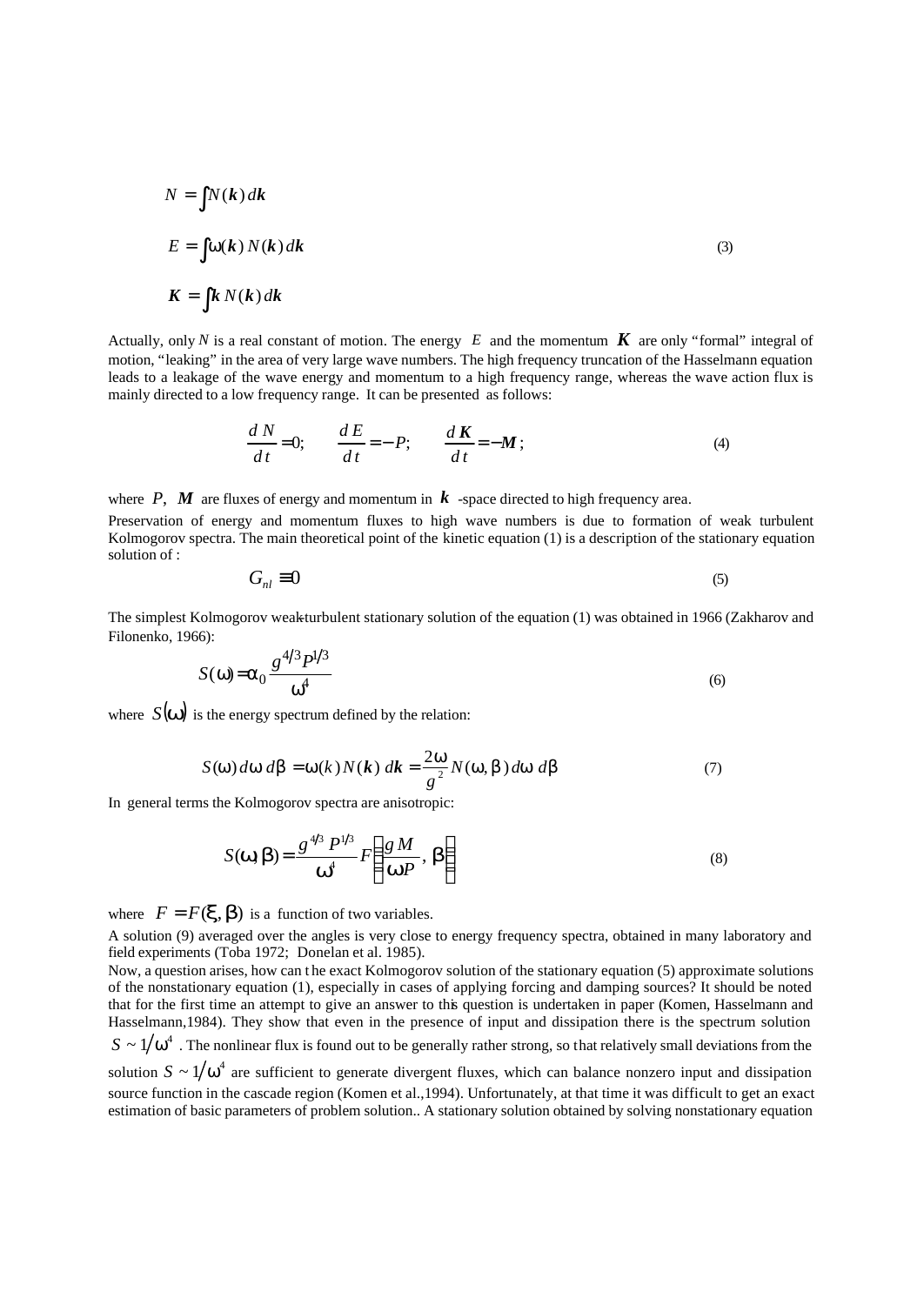(1) should be developed with reliable accuracy. That is why it is necessary to use sufficiently accurate and fast numerical algorithm, not available at that time.

It should be noted that a full-scale experiment on numerical simulation of the equation (1) is performed recently (Pushkarev et al., 2002). The approach, based on another numerical algorithm (Webb 1978; Resio&Perrie, 1991), existing for more than two decades, is used. As this problem seems to be rather complicated for numerical simulations and the results are obtained for the first time, there appears a necessity to produce independent estimations in order to verify the above-mentioned results with the help of the another algorithm.

This is a motivation for writing present paper. Numerical results of the equation (1) solution taking into account wave energy forcing and damping are obtained in this paper with the help of the numerical algorithm elaborated recently by one of the authors (Lavrenov 1998, 2001). The algorithm is based on numerical methods of highest precision. It is of high accuracy and calculation speed.

# 2. PROBLEM FORMULATION

The equation of spectral wave action evolution can be written as:

$$
\frac{\partial N}{\partial t} + \mathbf{g} N = G_{\mu} + F
$$
\n(9)

where  $G_{nl}$  is the non-linear energy transfer function (1);  $g$  is a damping increment depending on the frequency *w* as follows :

$$
\mathbf{g} = \begin{cases} C_1 \mathbf{w}_{\min} \sin^2 ((1 - \mathbf{w}/\mathbf{w}_{\min}) (\mathbf{p}/2)) & \text{if } \mathbf{w} < \mathbf{w}_{\min} \\ 0, & \text{if } \mathbf{w}_{\min} < \mathbf{w} < \mathbf{w}_f \\ C_2 \mathbf{w}_p (\mathbf{w}/\mathbf{w}_p - 1)^2, & \text{if } \mathbf{w} > \mathbf{w}_p \end{cases}
$$
(10),

where  $C_{1,2}$  are positive constants.

The value *F* is an external active force:  $F = f N$ . The function  $f = f(\omega, \beta)$  is a value not equal to zero within the frequency range:  $W_{\text{min}} < W < W_f$ . It is equal to the following angular function:

$$
f = \begin{cases} Q\cos^{n}(A\mathbf{b}), if \cos(A\mathbf{b}) > 0 \text{ and } \mathbf{w}_{\min} < \mathbf{w} < \mathbf{w}_{f} \\ 0, \text{ in another cases} \end{cases}
$$
 (11)

where *Q* is a normalizing function, providing the same integral value for the various parameters *n* and *A:* 

$$
\int_{-\pi}^{\pi} f(\beta, \omega) d\beta = C_3 \omega_f
$$
\n(12)

where  $C_3$  is a constant.

So, a problem is posed in such a way that the whole frequency range is divided into sub-ranges with different energy sources. The low-frequency damping domain is located in the range ( $W < W_{\text{min}}$ ) in order to stabilize fluxes directed into the low frequency range. The energy pumping domain is located within the range  $(W_{\min} < W < W_f)$ . One of the most interesting frequency ranges is the domain  $(W_f < W < W_p)$  without any damping or pumping, i.e. it is the so-called "transparency window", where the spectrum is formed only by non-linear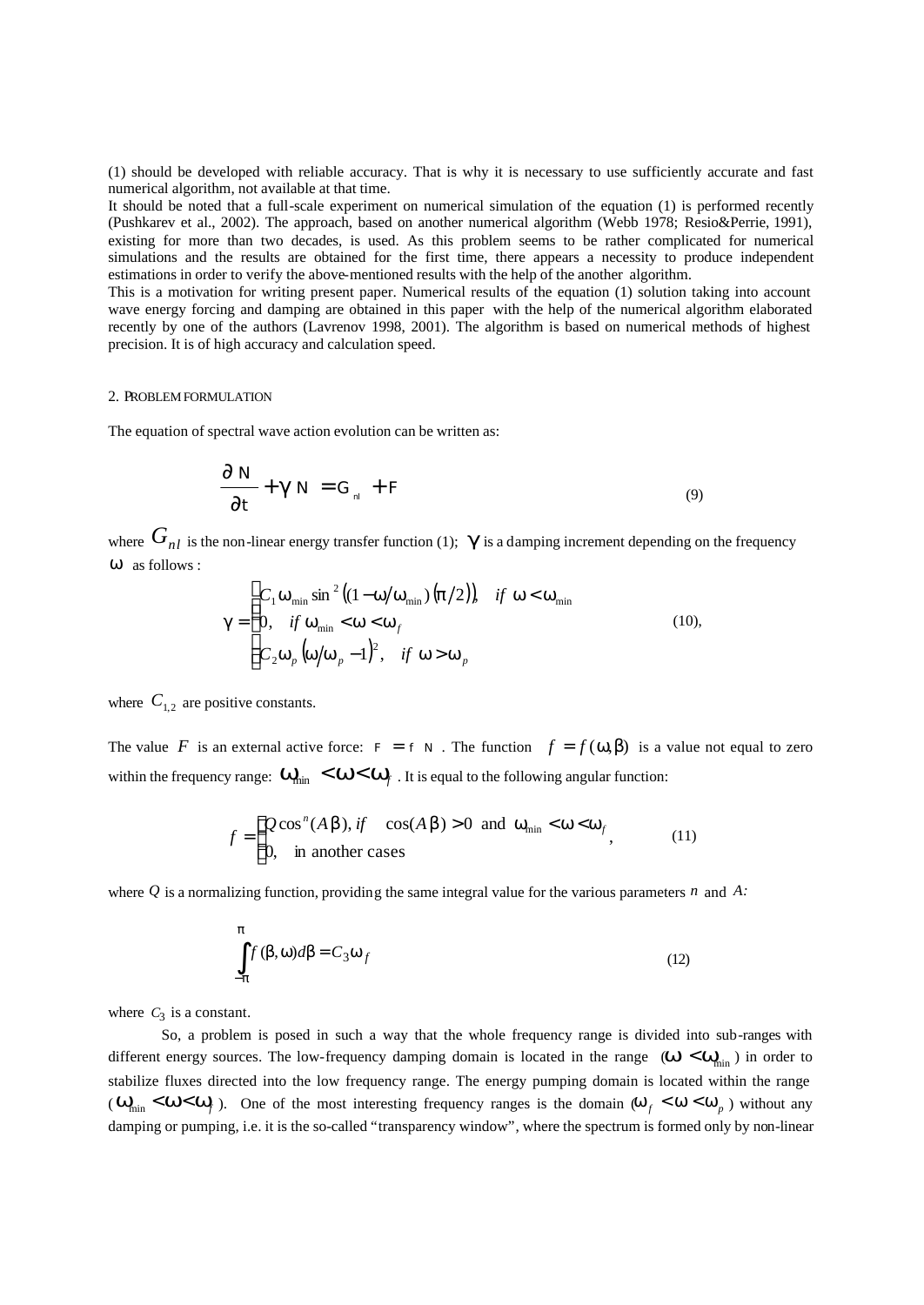energy transfer. The Kolmogorov constants should be defined using numerical results in this range. The high frequency damping is located in the domain ( $W > W_p$ ). Values of the frequencies  $\omega_{min}$ ;  $\omega_f$ ,  $\omega_p$  are defined in such a way that the appropriate frequency ranges include sufficient number of grid points to obtain reliable integral estimations defined by spectrum values within the corresponding frequency ranges. The following values are used:  $\omega_{\text{min}} = 0.5; \quad \omega_f = 1.0, \omega_p = 6.5$ 

In order to comply with the requirements of the kinetic equation (1) application, the coefficient  $C_3$  in (12) is defined as  $C_3 = 0.001$  satisfying the conditions of smallness of the growth rate with respect to the corresponding frequency:  $f \ll W$ . The coefficients  $C_{1,2}$  as well as the appropriate frequencies  $W_{\min}$ ;  $W_f$ ,  $W_p$  are defined experimentally. The conditions of effectiveness of fluxes absorption and minimization of the pumping and damping intervals with respect to appropriate frequency are used. It should be noted that exact values of the constants *C*1,2

(satisfying the conditions  $C_{1,2}$  < 1.0) are not so principal to obtain a qualitative solution within the range

 $W_{\text{min}}$   $\lt W \lt W_p$ . The values  $C_{1,2}$  are defined in such a way that the energy, wave action and momentum fluxes are absorbed by dissipation within appropriate frequency ranges and by numerical accuracy of fluxes estimations.

Numerical results are estimated in 96 directions and 50 frequencies. Such a detailed angular resolution is used for obtaining an accurate estimation for narrow angular distributions of external force approximation (12) considered in paper. In this case the angular increment is equal to  $\Delta\beta/2\pi \approx 0.065$ , being the same order of frequency increment:

 $\Delta\omega/\omega \approx 0.068$ . Such discritization is optimal for numerical integration in general case, when solution is not known before hand (Lavrenov, 1998).

As the solution is to be obtained for a large time scale (up to 100000 seconds), an optimal numerical algorithm of non-linear energy transfer computation is used (Lavrenov 1998, 2001).

## 3. NUMERICAL RESULTS

### 3.1 Spectrum evolution

Now, the numerical results for the isotropic case with  $n = 0.0$  and  $A=1.0$  should be considered. The frequency spectrum can be defined as a function of wave action as follows:

$$
S(\mathbf{W}) = \int_{-p}^{p} S(\mathbf{W}, \mathbf{b}) d\mathbf{b} = \int_{-p}^{p} N(\mathbf{W}, \mathbf{b}) 2\mathbf{W}^{4} / g^{2} d\mathbf{b}
$$
 (13)

The spectrum (13) for the following time steps: 100, 300, 500, 1000, 3000, 5000, 10000, 30000 and 50000 sec., respectively, is shown in the logarithmic scale (Fig 1).

Two different stages can be defined in the wave spectrum evolution. On the first stage the spectrum growth is observed within the range of the external force impact:  $0.5 < w < 1.0$ . The spectrum is quickly increased in more than 6 orders. Duration of this time interval is estimated as:  $t \approx 10000$  sec. The spectrum becomes almost stationary at  $t \ge 30000$  sec. Its values coincide exactly with the spectrum at  $t \approx 50000$  sec. The initial and final stages of spectral evolution are presented in Fig. 1a. Within the range  $0.8 < w < 8.0$ , the stationary spectrum is very close to the Zakharov- Filonenko one:

$$
S(\mathbf{w}) \cong \mathbf{w}^{-4.0 \pm 0.1}
$$
 (14)

Spectra evolution within the intermediate time interval  $11000 < t < 15000$  sec. is presented in Fig.1b.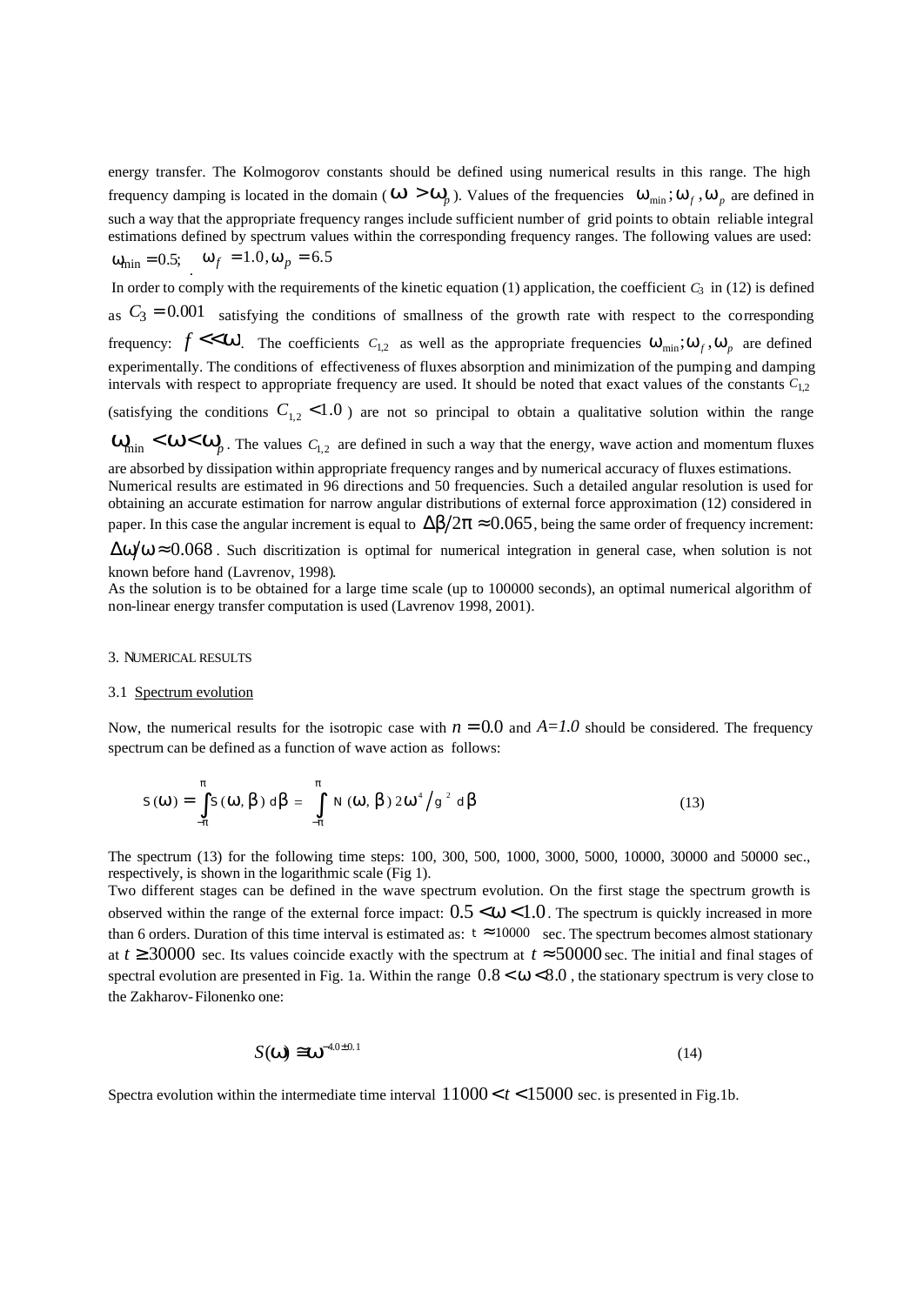

Fig. 1 Frequency spectrum evolution within time intervals: a)  $100 \le t < 50000$  sec; b)11000≤t < 15000 sec; (----) – approximation  $S \approx \omega^{-4.0}$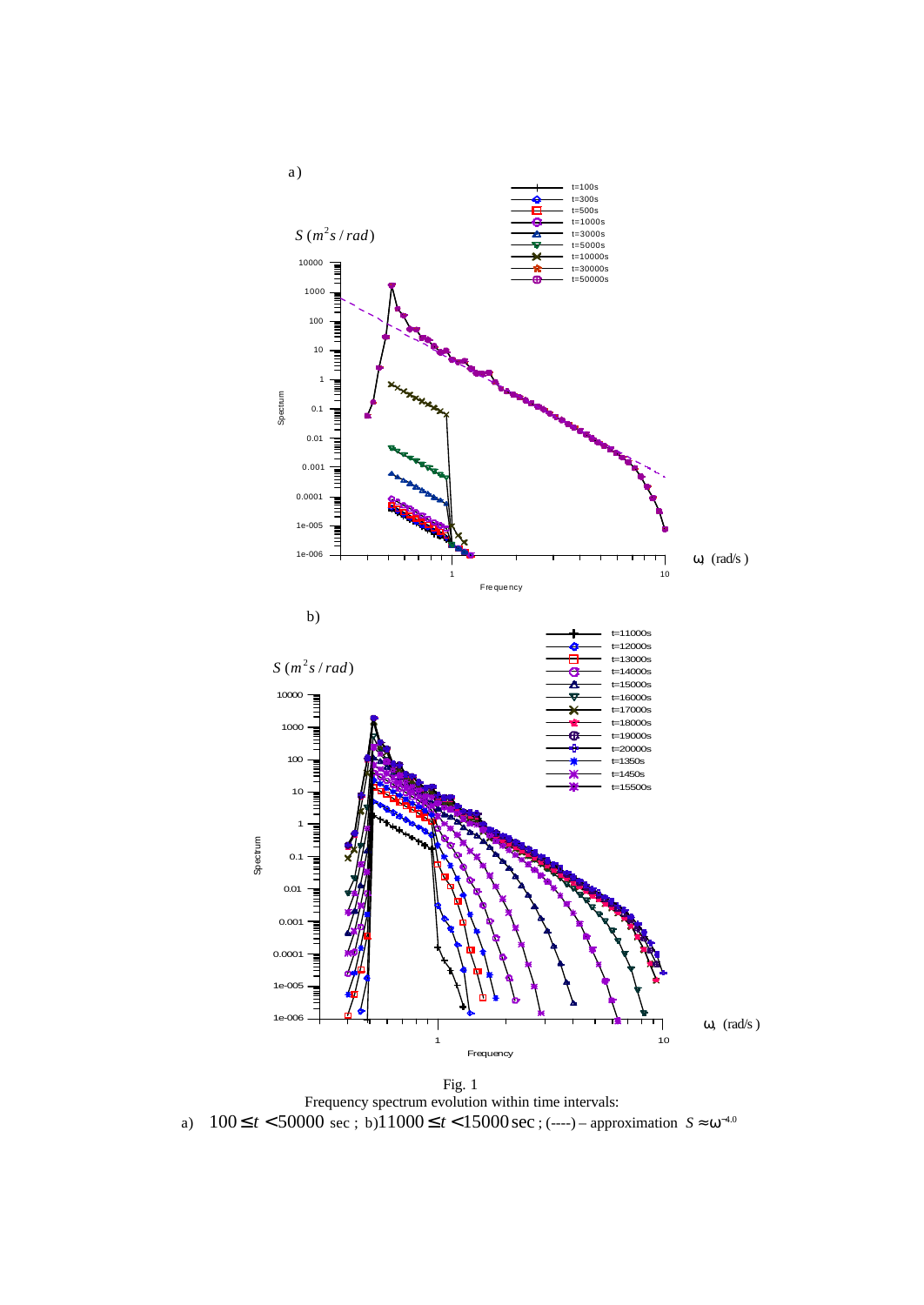### 3.2 Estimation of spectral front propagation

In wave spectrum the evolution of two effects can be observed: a relatively slow growth of spectra in the forcing range and a fast "front propagation" to area of high wave numbers. It is a self-accelerating process. In paper (Komen et al., 1994), this concept is used to explain high frequency spectrum formation and the migration of the spectral peak towards lower frequencies.

A formation of the stationary spectra occures within a finite time interval. At the same time the wave energy propagation to high frequency range is observed. The speed of this propagation can be estimated as a shift of the spectral frequency front into high wave numbers (Fig. 2). The spectral frequency front is defined as a high frequency ("cut-off frequency"), with spectral density value being one order smaller in comparison with the limited spectrum

solution for a given frequency within the range  $w_f < w < w_p$ . The same effect is described in paper (Donelan et al., 1985).



Fig.2

Propagation of spectral frequency front  $W_{front}$  into high frequency range 1 - data approximation (16), 2 – numerical data;

According to theoretical estimations (Zakharov et. al, 1992), the front propagation is approximated using a selfsimilar solution of the equation (1):

$$
S(\omega, t) \approx (t_0 - t)^{4/3} R \left( \omega (t_0 - t)^{1/3} \right)
$$
\n(15)

Hence, the "cut-off frequency" is increased explosively: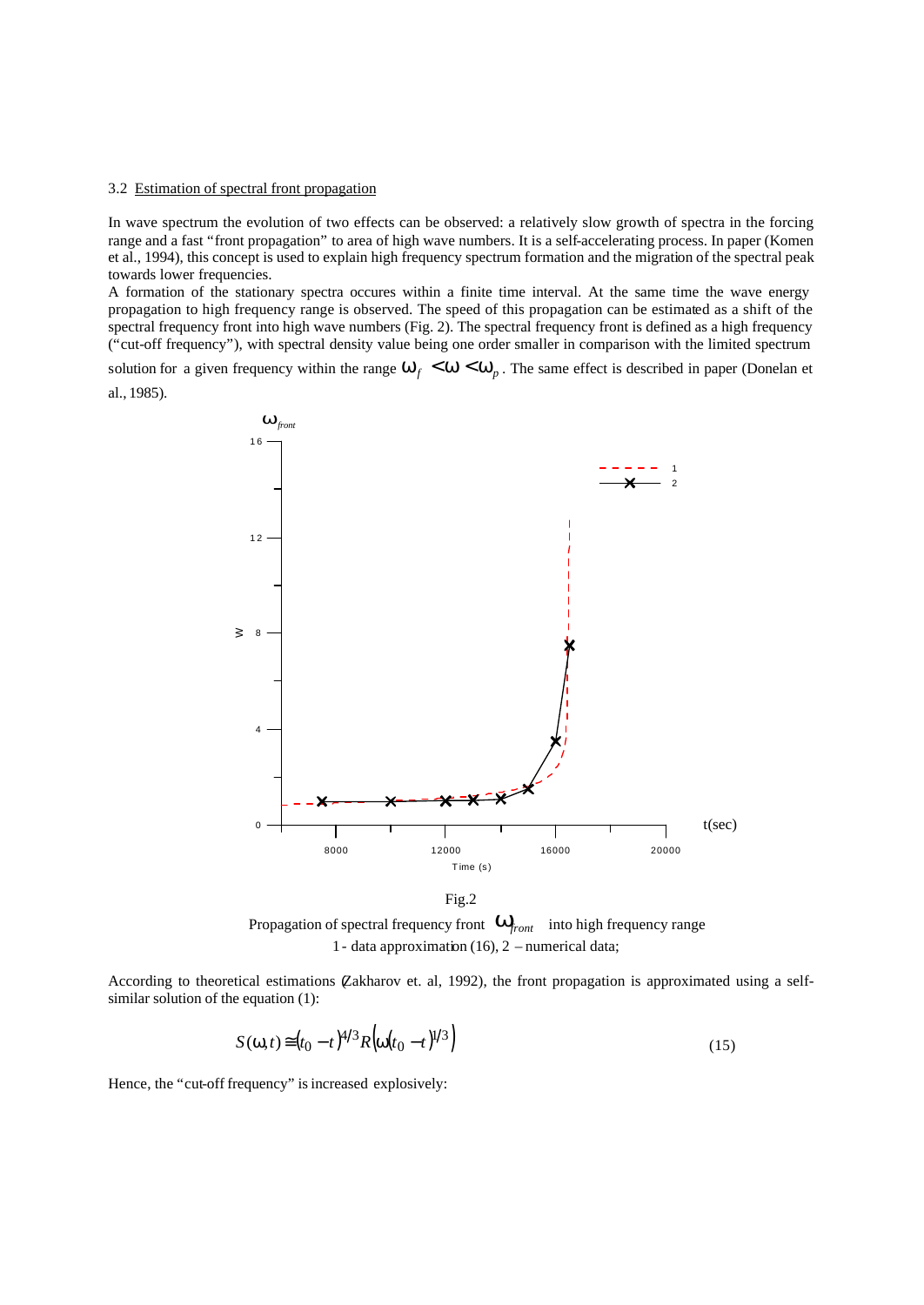$$
\omega_{front} \cong \frac{\omega_0}{(t_0 - t)^{1/3}}
$$
\n(16)

Numerical estimations obtained in our experiment are in agreement with these theoretical results (Fig.2). A selfsimilar front propagating solution can be explained as a result of energy diffusion in frequency space in order to reach a system stable state.

# 4. ESTIMATION OF KOLMOGOROV'S CONSTANTS

## 4.1 Definition of Komlogorov's constants

According to the weak turbulence theory the general Kolmogorov spectrum is defined by fluxes of the wave energy *P* , wave action *Q* and momentum *M* (Zakharov et al., 1992). The spectrum is assumed to be symmetrical with respect to the reflection  $\mathbf{b} \rightarrow -\mathbf{b}$ . In a general case, the spectrum is as follows:

$$
S(\mathbf{w}, \mathbf{b}) = \frac{g^{4/3} P^{4/3}}{\mathbf{w}^4} F\left(\frac{\mathbf{wQ}}{P}, \frac{g M}{\mathbf{w} P}, \cos \mathbf{b}\right)
$$
(17)

In this paper only a case with no wave action flux at infinity:  $Q = 0$  is considered. A similar solution was obtained analytically (Zakharov and Zaslavskii, 1982) for the infinite frequency interval, when energy pumping was located in the low frequency range and energy damping in the high frequency one.

For the large value *w*, the function  $F(x, b)$  can be expanded into the Taylor series for small  $x = g M / w P$ :

$$
F(\mathbf{x}, \mathbf{b}) \approx \mathbf{a}_0 + \mathbf{a}_1 \cos \mathbf{b}
$$
 (18)

For spectrum  $S(\mathbf{w}, \mathbf{b})$ , it can be presented as follows:

$$
S(\mathbf{w}, \mathbf{b}) \approx \frac{g^{4/3} P^{1/3}}{\mathbf{w}^4} \left( \mathbf{a}_0 + \mathbf{a}_1 \frac{g \, M \cos(\mathbf{b})}{\mathbf{w} P} \right),\tag{19}
$$

where  $\alpha_0$  and  $\alpha_1$  are the first and the second Kolmogorov constants, which are coefficients of the spectral density expansion:

$$
\alpha_0 = \frac{1}{2\pi} \frac{\omega^4}{g^{4/3} P^{4/3}} \int_{-\pi}^{\pi} S(\omega, \beta) d\beta;
$$
 (20)

$$
\alpha_1 = \frac{1}{\pi} \frac{\omega^5 P^{2/3}}{g^{7/3} M} \int_{-\pi}^{\pi} S(\omega, \beta) \cos(\beta) d\beta
$$
 (21)

The energy flux P, directed into the high frequency range, is estimated as:

$$
P = \int_{-\pi}^{\pi} \int_{\omega_p}^{\infty} \gamma(\omega, \beta) S(\omega, \beta) d\omega d\beta
$$
 (22)

The momentum flux is estimated similarly:

$$
M = \int_{-\pi}^{\pi} \int_{\omega_p}^{\infty} \gamma(\omega, \beta) S(\omega, \beta) \frac{k}{\omega} \cos \beta d\omega d\beta
$$
 (23)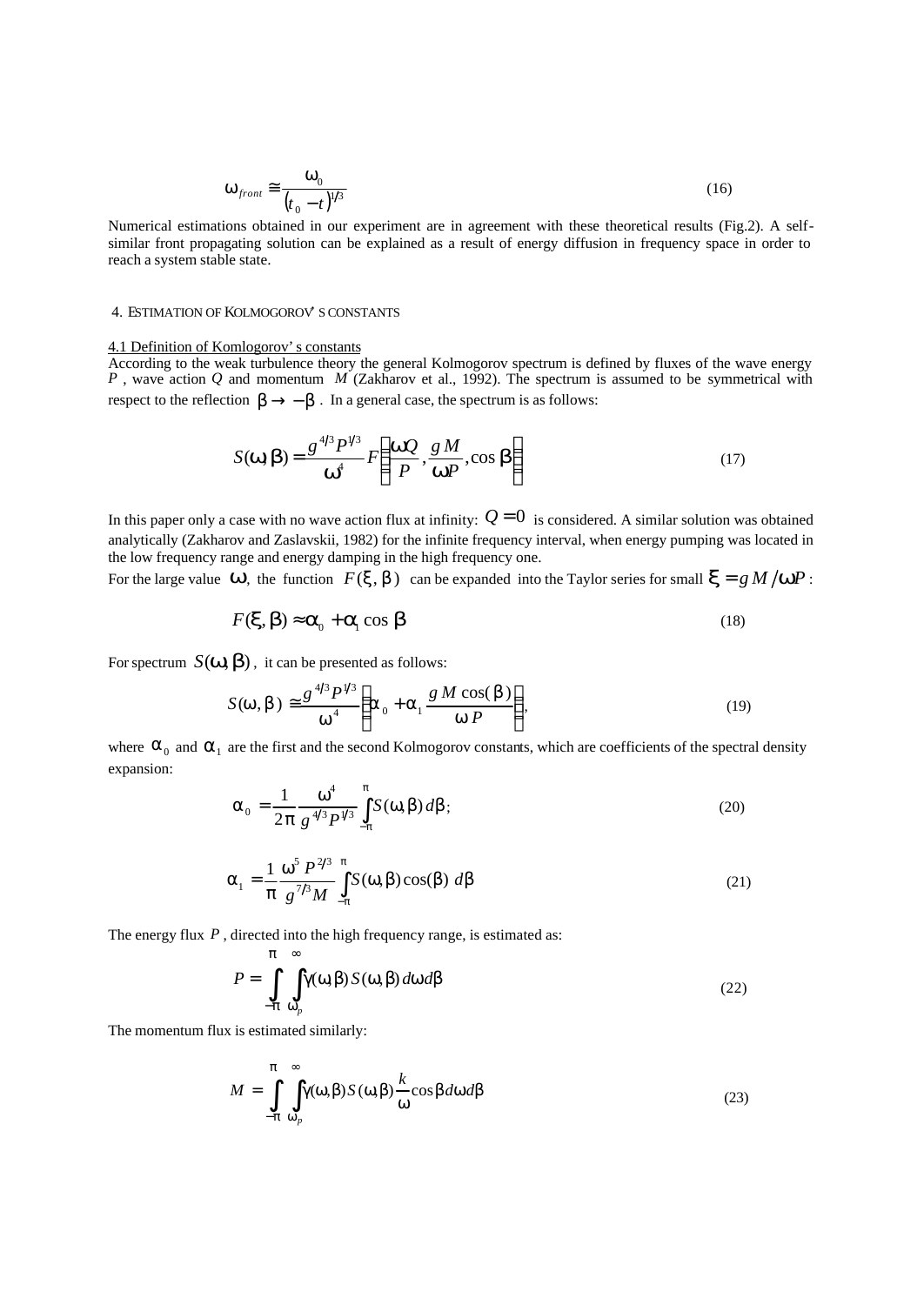### 4.2. Isotropic case

The value  $\alpha_0$  can be determined in isotropic case as follows:

$$
\alpha_0 = \frac{S(\omega)\omega^4}{g^{4/3}P^{1/3}}
$$
\n(24)

According to the weak turbulence theory, the value  $\alpha_0$  is a constant, not depending on **W**. As our estimates show:  $\alpha_0 = 0.303 \pm 0.033$  for time moment *t* > 20000 sec.

### 4.3. Non-isotropic case

Similar numerical simulations of the non-linear spectrum evolution are fulfilled for non-isotropic source function generating wave energy (12) with different values of the parameters *n* and *A*.

The time evolution of wave integral parameters (i.e. total energy, wave action and momentum) is shown in Fig.3. A full stabilization of these parameters is observed at  $t \geq 10000$  sec.



Fig.3 Time evolution of : 1- total energy, 2- wave action; 3 - momentum

Estimation results of the limited spectrum at *t=20000* sec. for the most narrow angular distribution are presented in Fig.4 (frequency spectrum) and Fig.5 (frequency-angular spectrum). It should be pointed out that the main features of the frequency spectrum are nearly the same as in the isotropic case.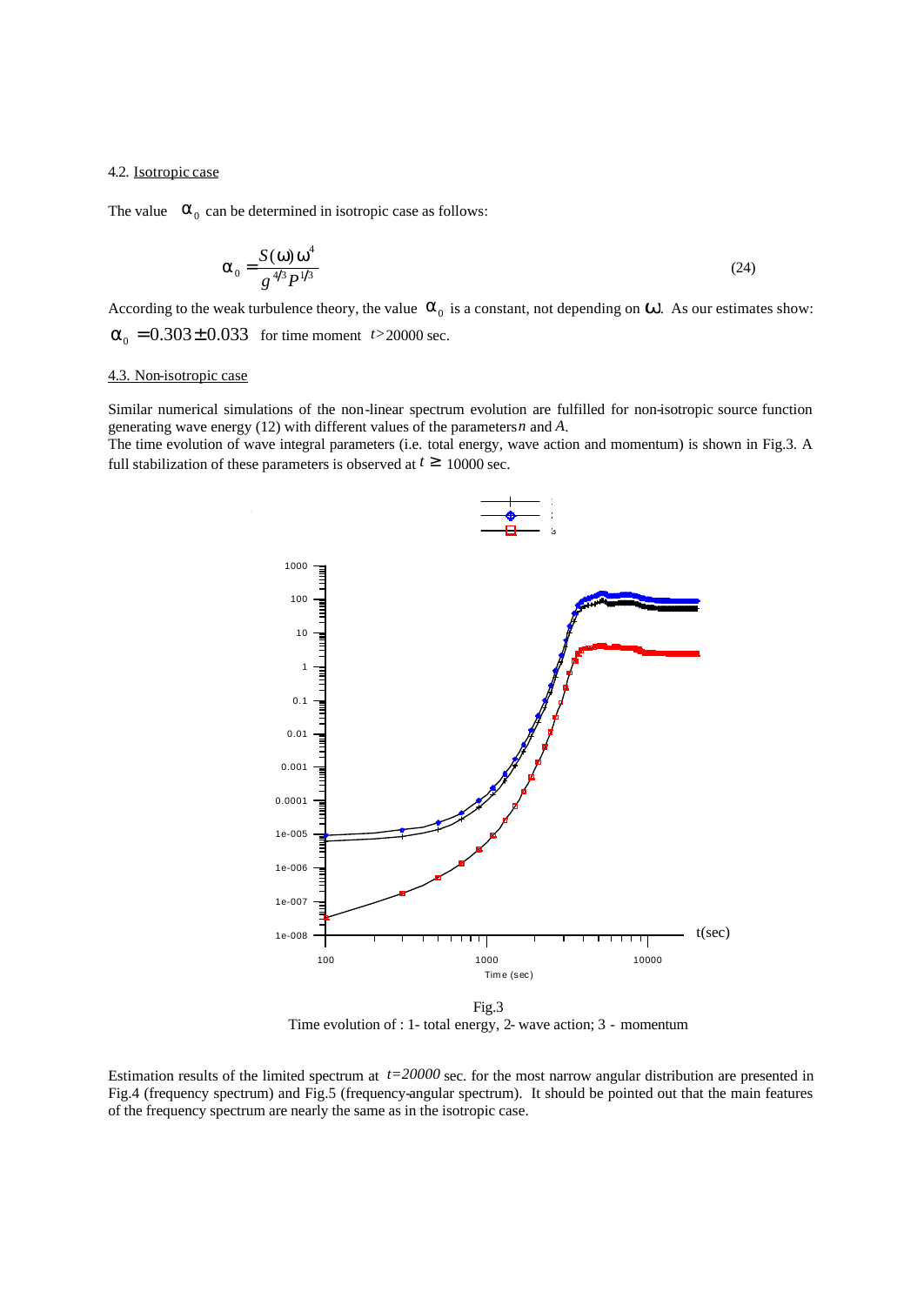

Fig. 4

Limited frequency spectrum in non-isotropic case, 1 – numerical data; 2- approximation  $S \approx \omega^{-4.0}$ .



Limited frequency-angular spectrum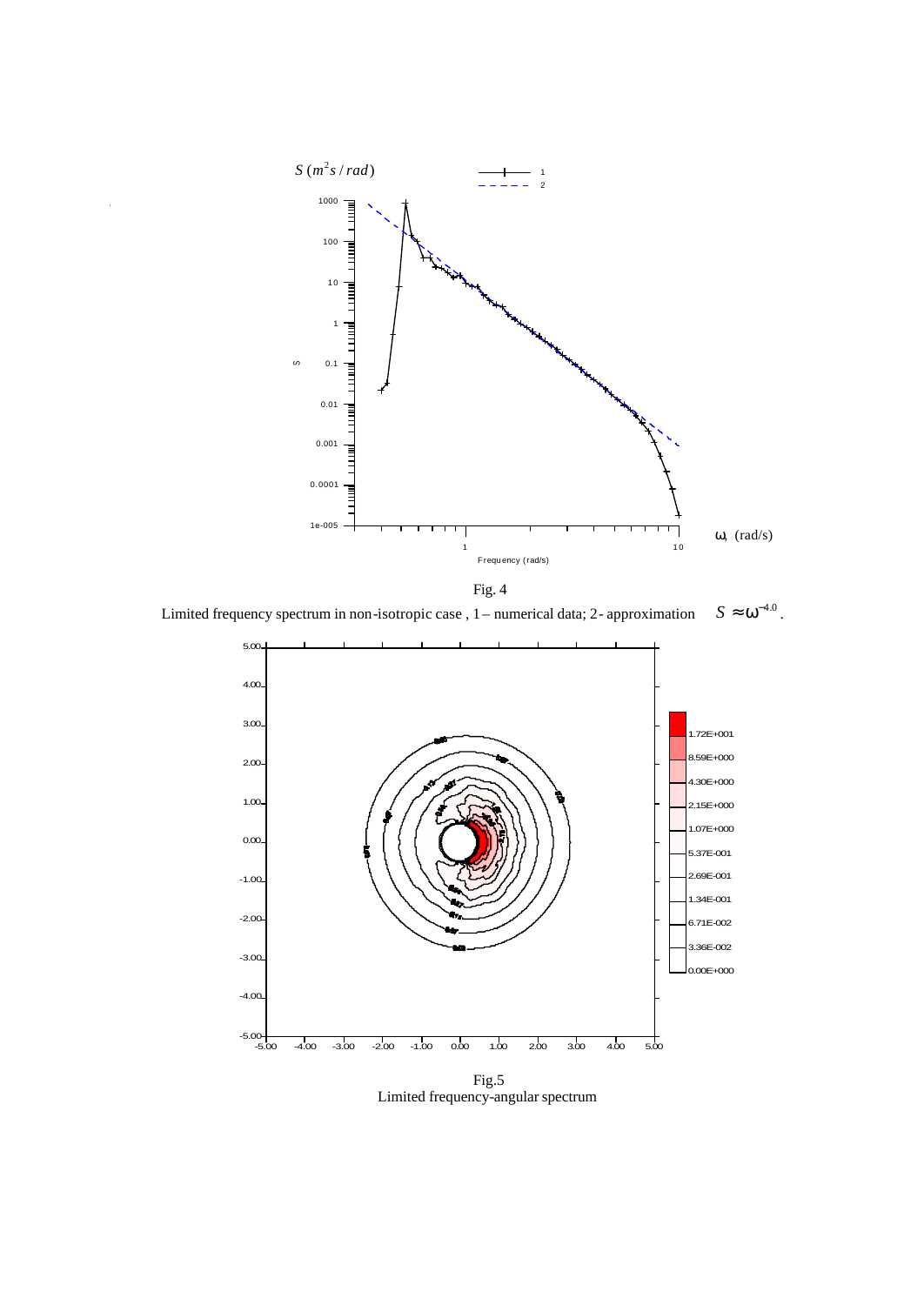As for non-isotropic cases there is an additional possibility to estimate not only the first Kolmogorov constant, but also the second one using (21). The corresponding results are presented in Table 1 An angular spectrum width *D* (Fig.7) can be determined as a proportion of the frequency-angular spectrum value at the main direction to the frequency spectrum as follows:



Function  $D(\omega)$ 

1- numerical results; 2 - local approximation:  $D \approx 0.235 \cdot \omega^{-2.4}$ 

TABLE1

The function *D* is shown in Fig. 6. Its maximum value is achieved at the frequencies  $\omega = 0.5 \div 0.6$  rad/s. After that it is quickly reduced as soon as the frequency is increased, showing that the function of angular energy distribution becomes wider.

Final estimation results of the Kolmogorov constants for different values of external angular functions are presented in Table 1. As it is seen the estimations of the first and the second constants are varied weakly depending on the external angular function distribution.

ESTIMATION OF KOLMOGOROV CONSTANTS FOR DIFFERENT ANGULAR DISTRIBUTION FUNCT IONS

| Angular function distribution<br>of energy generating force | $\alpha_{\alpha}$ | $\alpha_{1}$      |
|-------------------------------------------------------------|-------------------|-------------------|
| Isotropic                                                   | $0.303 \pm 0.033$ |                   |
| $\cos(\beta/2)$                                             | $0.308 \pm 0.020$ | $0.218 \pm 0.015$ |
| $\cos^2(\beta)$                                             | $0.324 \pm 0.021$ | $0.239 \pm 0.023$ |
| $\cos^4(\beta)$                                             | $0.311 \pm 0.023$ | $0.242 \pm 0.034$ |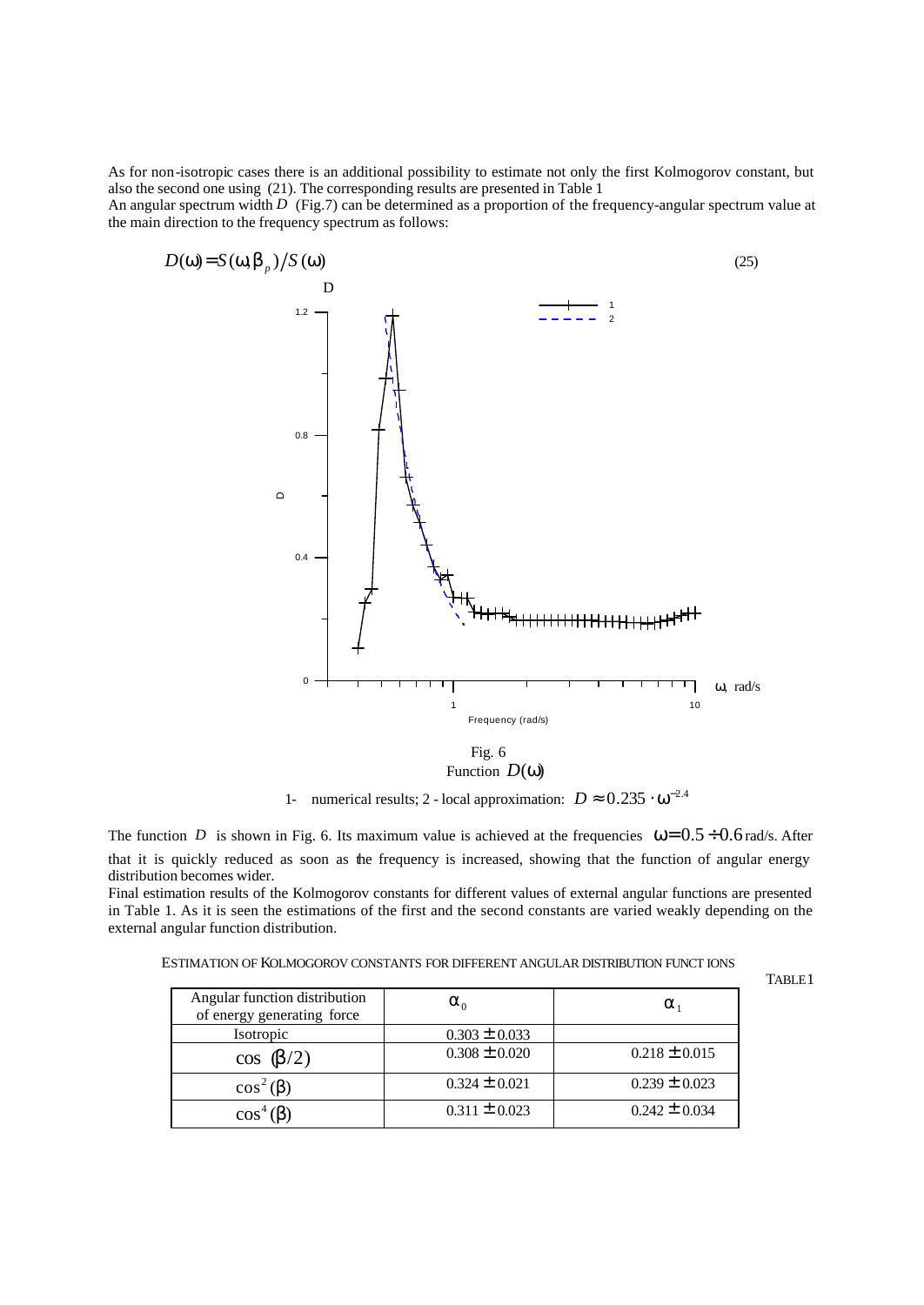It should be noted that the results presented in Table 1 are in general agreement with (Pushkarev et al., 2002), in which the following estimations are obtained: for isotropic case:  $0.35 < a_0 < 0.45$  and for non-isotropic one:

$$
0.33 < \mathbf{a}_0 < 0.37 \quad \text{and} \quad 0.18 < \mathbf{a}_1 < 0.27 \, .
$$

The discrepancies between the above mentioned results and ours can be explained as follows. In (Pushkarev et al., 2002) there are some differences between the values  $\alpha_0$  for isotropic and non-isotropic cases, whereas the values

 $\alpha_0$  should be constant according to its definition. It should be noted that these estimations are obtained within a more wider confidence interval and only for two angular distributions. In our computation numerical simulations for four angular distributions are produced: from isotropic to a very narrow one typical for wind wave generation. Another reason of the discrepancies can be explained by the fact that there is no evidence that fully stabilized numerical solution is obtained. (Pushkarev et al., 2001). Moreover, our estimations can be considered to be more accurate due to the fact that a more precise numerical algorithm and more fine angular resolution are used.

# 5. COMPARISON WITH TOBA SPECTRUM

Toba (1973) made careful measurements of the spectrum tale and found out that the following approximation describes a spectrum:

$$
S(\omega) = \delta g U_* \omega^{-4}
$$
 (26)

where  $\delta = 6.2 \cdot 10^{-2}$ ,  $U^*$  is a friction velocity.

It is interesting to make a comparison between the Toba spectrum and the Kolmogorov one (17) or (19). In order to do it the wave energy flux (22) should be defined. It includes the value of wave energy dissipation in a high frequency range, which is unknown. It can be estimated, supposing that the wind input energy flux is expended to support the high frequency energy flux directed to a high frequency range of wave spectrum:

$$
P = \int_{-\pi}^{\pi} \int_{\omega_{\min}}^{\omega_f} f(\omega, \beta) S(\omega, \beta) d\omega d\beta
$$
 (27)

The wind wave input energy increment *f* can be estimated using a traditional approximation [Kome n et al., 1994] . It is defined as follows:

$$
f(\omega,\beta) = \max\bigg\{0; 0.25\frac{\rho_a}{\rho_W}\omega\bigg(\frac{28U_*}{c}\cos\beta - \beta_U) - 1\bigg)\bigg\},\tag{28}
$$

where  $\rho_a$  and  $\rho_w$  is a density of air and water, correspondingly.

The angular-frequency spectrum approximation should be substituted into (22) in order to define the energy flux (22). Unfortunately an angular distribution of the Toba spectrum is unknown. Nevertheless it can be suggested that it is rather wide in high frequency range. The following estimation can be obtained for the isotropic frequency dependent spectrum:

$$
P \cong \int_{\mathbf{w}_{\min}}^{\mathbf{w}_f} f(\mathbf{w}) S(\mathbf{w}) d\mathbf{w} = 0.25 \cdot 10^{-3} \mathbf{dg} U_* \int_{\mathbf{w} > g/28U_*} \mathbf{w}^{-3} \left( \frac{28 U_* \mathbf{w}}{g} - 1 \right) d\mathbf{w} \tag{29}
$$

Thus, the energy flux can be estimated as:

$$
P \approx 0.125 \cdot 10^{-3} \, \delta g \, U \, * \left(\frac{28 \, U \, *}{g}\right)^2 \tag{30}
$$

Using (19) and (25), the first Kolmogorov constant can be estimated as follows:

$$
\alpha_0 = \frac{S(\omega)\,\omega^4}{g^{4/3}P^{1/3}} = \frac{\delta g \, U_*}{0.1g^{4/3}\sqrt[3]{98\delta U_*^3/g}} = 2.17\delta^{2/3} = 0.33\tag{31}
$$